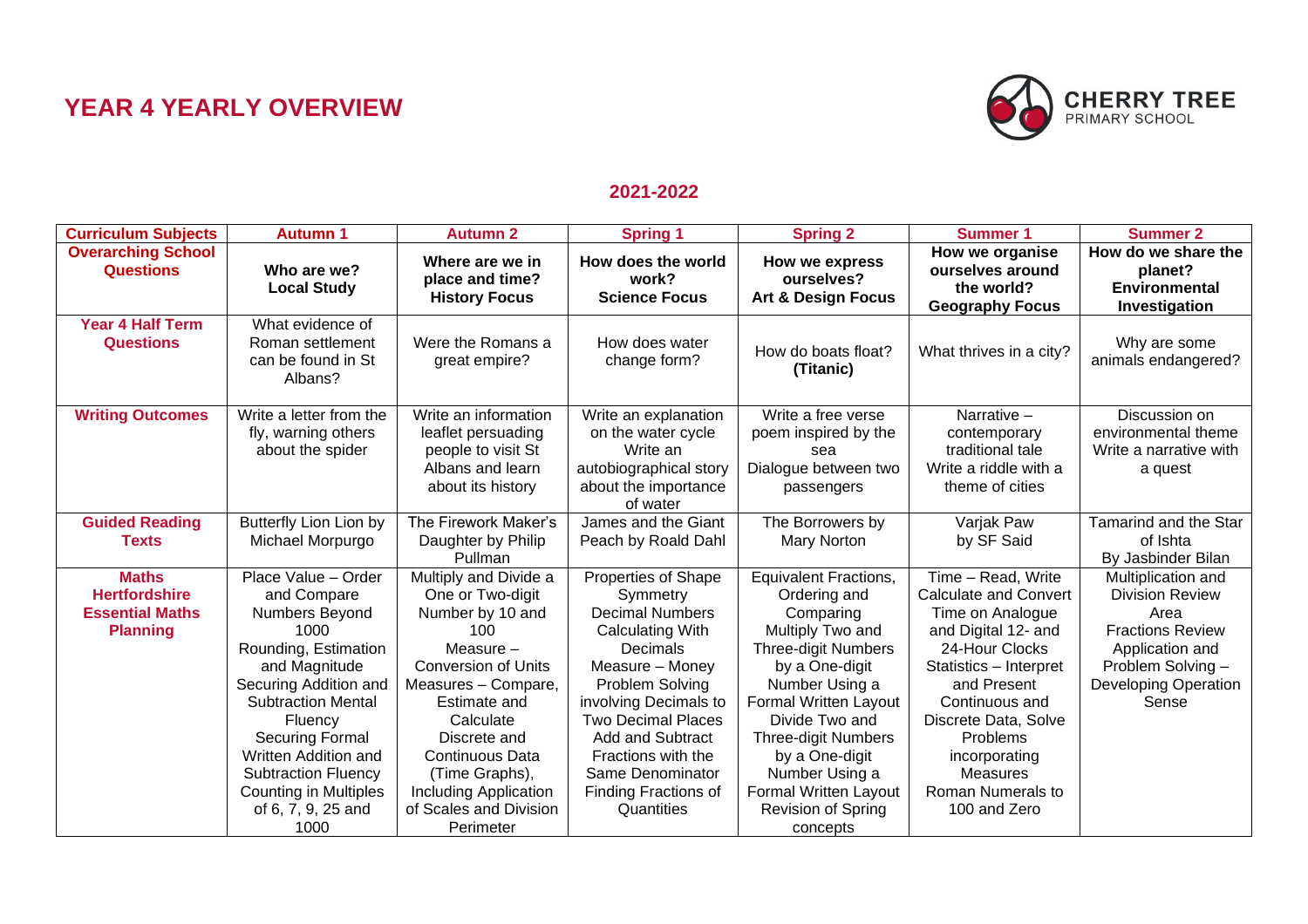|                                      | Multiplication and           |                               | Fractions in the          |                         | Negative Numbers -         |                           |
|--------------------------------------|------------------------------|-------------------------------|---------------------------|-------------------------|----------------------------|---------------------------|
|                                      | <b>Division Facts (Times</b> |                               | <b>Context of Measure</b> |                         | Counting through           |                           |
|                                      | Tables)                      |                               |                           |                         | Zero and Calculating       |                           |
|                                      | Problem Solving              |                               |                           |                         | in Context                 |                           |
|                                      | Factor Pairs, Integer        |                               |                           |                         | Geometry - Angles          |                           |
|                                      | Scaling and                  |                               |                           |                         | Geometry -                 |                           |
|                                      | Correspondence               |                               |                           |                         | Properties of              |                           |
|                                      | ProblemsIncluding            |                               |                           |                         | Triangles                  |                           |
|                                      | Measures to Apply            |                               |                           |                         | Geometry-                  |                           |
|                                      | Place Value, Mental          |                               |                           |                         | Coordinates in the         |                           |
|                                      | Strategies and               |                               |                           |                         | <b>First Quadrant and</b>  |                           |
|                                      | <b>Arithmetic Laws</b>       |                               |                           |                         | Translations               |                           |
|                                      |                              |                               |                           |                         | Geometry - Position        |                           |
|                                      |                              |                               |                           |                         | and Direction,             |                           |
|                                      |                              |                               |                           |                         | incorporating Angles       |                           |
|                                      |                              |                               |                           |                         | and Plotting Points of     |                           |
|                                      |                              |                               |                           |                         | a Shape                    |                           |
| <b>Art &amp; Design</b>              | Portraits in the style       |                               | Weather artwork           | <b>Travel Posters</b>   | <b>New York Architects</b> | <b>Endangered Animals</b> |
|                                      | of Giuseppe                  | Roman mosaics                 |                           | White Star Line &       | Cityscapes - James         | posters                   |
|                                      | Arcimboldo                   |                               |                           | Railway Travel          | Green                      |                           |
|                                      |                              |                               |                           |                         |                            |                           |
| <b>Computing</b>                     | Online safety                | Coding                        | Spreadsheets              | Writing for different   | <b>Effective searching</b> | <b>Making Music</b>       |
|                                      |                              |                               |                           | audiences               | and internet research      | Creating logos            |
| Design &                             |                              | <b>Structures &amp; Roman</b> | States of Matter -        |                         |                            | Sewing Project-           |
| <b>Technology</b>                    |                              | engineering                   | how does food             |                         |                            | <b>Endangered Animals</b> |
|                                      |                              |                               | change state when         |                         |                            |                           |
|                                      |                              |                               | cooked                    |                         |                            |                           |
| <b>Geography</b>                     |                              |                               |                           |                         |                            |                           |
|                                      | Local Study - St             | Use historical maps to        | Investigate the water     | Plot the voyage of the  | New York and               | Locate areas in the       |
|                                      | Albans, Hertfordshire        | locate the Roman              | cycle and make            | Titanic on a map        | Megacities                 | world where specific      |
|                                      | Use city map/street          | empire                        | connections to            |                         | Describe the human         | animals are               |
|                                      | plans                        |                               | physical landscapes       |                         | and physical features      | endangered and            |
|                                      |                              |                               | Locate the mountain       |                         | of New York                | investigate how           |
|                                      |                              |                               | ranges in the world       |                         |                            | habitats are being        |
|                                      |                              |                               | and UK                    |                         |                            | affected by human         |
|                                      |                              |                               |                           |                         |                            | activity                  |
| <b>History</b>                       | What has changed in          | Answering the                 |                           | Lines of enquiry        | The history of New         |                           |
|                                      | my lifetime?                 | question: Why was             |                           | relating to the Titanic | York and studying          |                           |
|                                      |                              | the Roman Empire              |                           | and its historical      | historical images of       |                           |
|                                      |                              | great?                        |                           | significance            | the city                   |                           |
| <b>Modern Foreign</b>                | Yo Aprendo Español           | Los Romanos - The             | ¿Qué Tiempo Hace?         | Los Instrumentos -      | Mia Casa - My home         | Las Verduras -            |
| <b>Languages -</b><br><b>Spanish</b> | $-$ I'm learning<br>Spanish  | Romans                        | The Weather               | Instruments             |                            | Vegetables                |